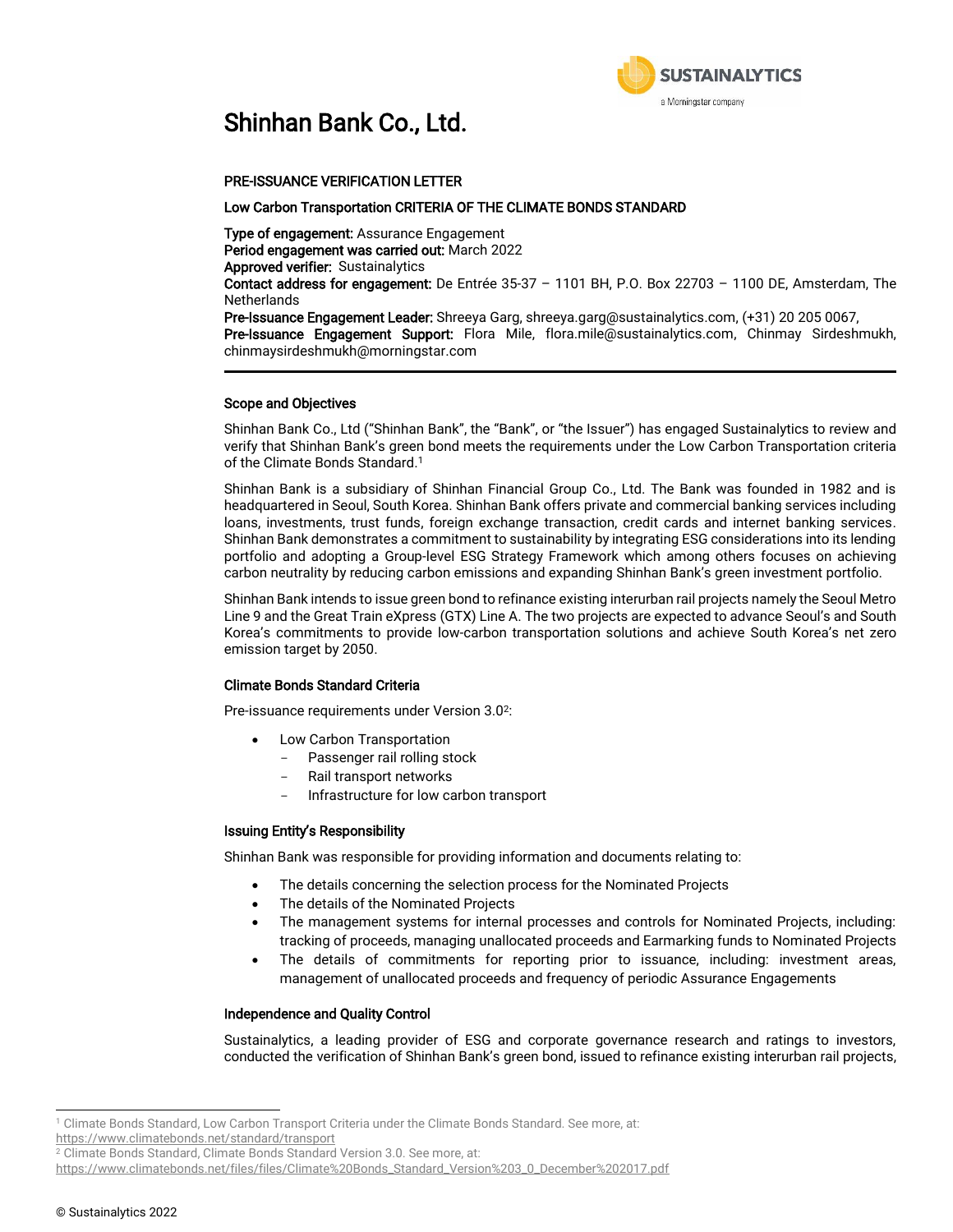

and provided an independent opinion informing Shinhan Bank as to the conformance of the green bond with the Pre-Issuance requirements and Low Carbon Transportation criteria of the Climate Bonds Standard.

Sustainalytics has relied on the information and the facts presented by Shinhan Bank with respect to the Nominated Projects & Assets. Sustainalytics is not responsible, nor shall it be held liable if any of the opinions, findings, or conclusions it has set forth herein are not correct due to incorrect or incomplete data provided by Shinhan Bank.

Sustainalytics makes all efforts to ensure the highest quality and rigor during its assessment process and enlisted its Sustainability Bonds Review Committee to provide oversight over the assessment of the bond.

#### Verifier's Responsibility

The work undertaken as part of this engagement included conversations with relevant Shinhan Bank employees and review of relevant documentation to confirm the green bond's conformance with the Climate Bonds Certification Pre-Issuance Requirements, which include:

- Conformance of Shinhan Bank's green bond with the Climate Bonds Standard Version 3.0;
- Conformance with the Low Carbon Transportation Technical Criteria;
- Conformance with the Internal Processes & Controls requirements;
- Conformance with Reporting Prior to Issuance requirements

#### Basis of the Opinion

Sustainalytics conducted the verification in accordance with the Climate Bonds Standard Version 3.0 and with International Standard on Assurance Engagements 3000 – Assurance Engagements other than Audits or Reviews of Historical Information.

Sustainalytics planned and performed the verification by obtaining evidence and other information and explanations that Sustainalytics considers necessary to give limited assurance that Shinhan Bank's green bond meets the requirements of the Climate Bonds Standard. Upon reviewing evidence and other information, Sustainalytics is of the opinion that Shinhan Bank will ensure compliance with Climates Bonds Standards requirements.

#### **Conclusion**

Shinhan Bank intends to issue a green bond and use its proceeds to refinance existing interurban rail projects that have an overall positive impact on the environment and promote the transition to a low carbon economy in South Korea. Based on the limited assurance procedures conducted of Shinhan Bank's green bond under the Low Carbon Transportation criteria of the Climate Bonds Standard, nothing has come to Sustainalytics' attention that causes us to believe that, in all material aspects, Shinhan Bank's green bond is not in conformance with the Low Carbon Transportation of the Climate Bonds Standard's Pre-Issuance Requirements.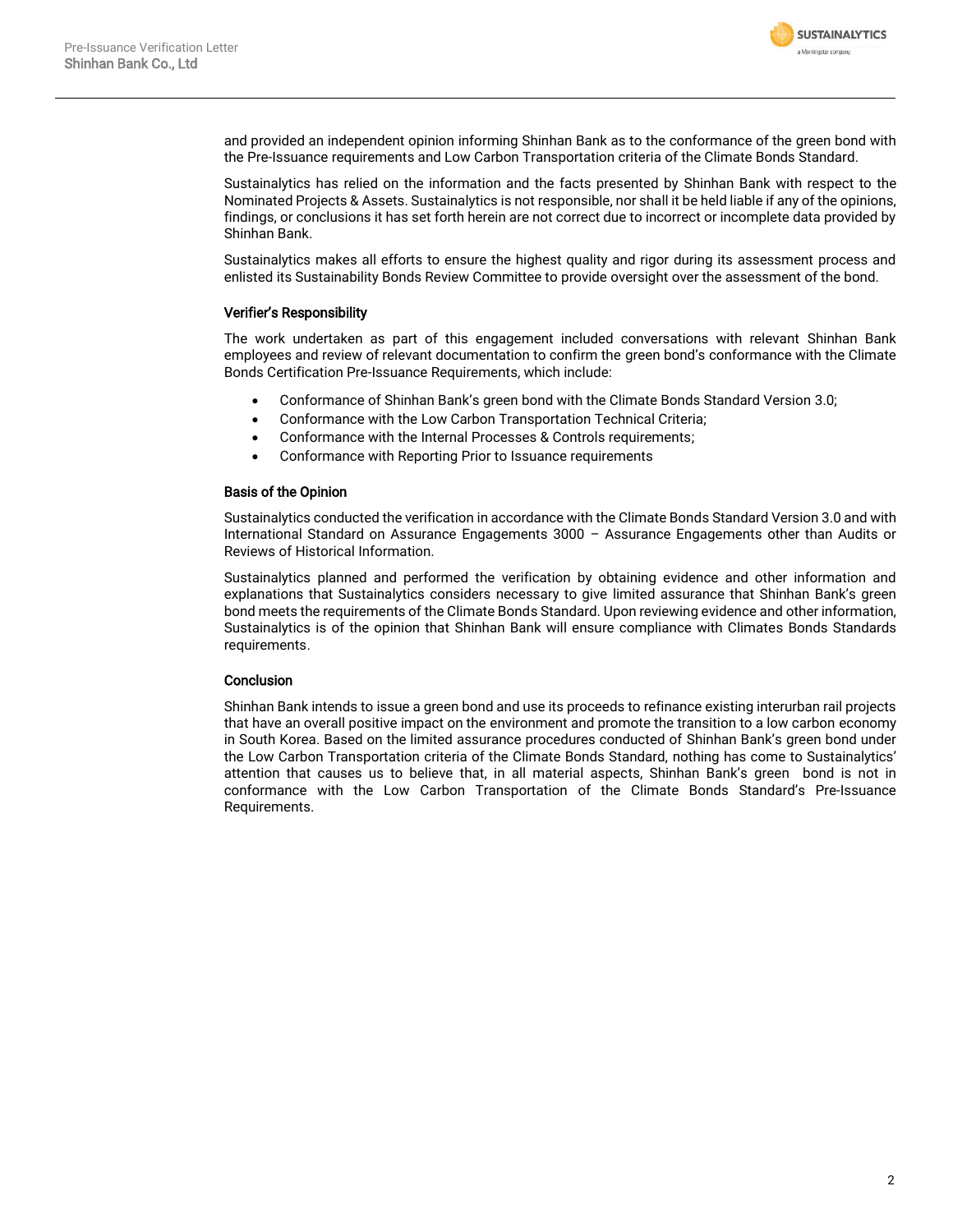

## Schedule 1: Detailed Overview of Nominated Projects and Assets

Sustainalytics has analyzed the Nominated Projects that may be financed by Shinhan Bank's Green Bond and has determined that they comply with the Climate Bonds Initiative criteria for Low Carbon Transportation.

| <b>Project Name</b>                       | <b>Asset Category</b>                               | <b>Description</b>                                                                                                                               | Date of<br>original<br>financing | Amount<br>(USD<br>million) |
|-------------------------------------------|-----------------------------------------------------|--------------------------------------------------------------------------------------------------------------------------------------------------|----------------------------------|----------------------------|
| BTO<br>Project<br>of GTX Line A           | Rail transport<br>networks                          | Construction section:                                                                                                                            | 2019                             | 400                        |
|                                           | Infrastructure for<br>low carbon<br>transport       | <b>Extension of Construction</b><br>section: 42.635km (From<br>Unjeong in Gyeonggi-do to<br>Northern side of Samseong<br>station)                |                                  |                            |
|                                           |                                                     | Stations: 5 stations (Unjeong,<br>$\bullet$<br>KINTEX, Daegok, Yeonsinnae,<br>Seoul station)                                                     |                                  |                            |
|                                           |                                                     | Operation section:                                                                                                                               |                                  |                            |
|                                           |                                                     | Extension of Operation section:<br>79.955km (From Unjeong<br>station to Dongtan station)                                                         |                                  |                            |
|                                           |                                                     | Stations: 10 stations (Unjeong,<br>$\bullet$<br>KINTEX, Daegok, Yeonsinnae,<br>Seoul stations, Samseong,<br>Suseo, Seongnam, Yongin,<br>Dongtan) |                                  |                            |
| <b>BTO</b><br>Project<br>of<br>first      | rail<br>Passenger<br>rolling stock                  | Stations:<br>38<br>stations<br>(1st<br>$\bullet$<br>section: 25, 2nd -3rd section: 13)                                                           | 2009                             | 100                        |
| section<br>(Upper<br>Part)<br>Seoul<br>оf | Infrastructure<br>for<br>carbon<br>low<br>transport | Vehicle Depot : 1 depot (Gimpo<br>$\bullet$<br>vehicle depot)                                                                                    |                                  |                            |
| Metro Line 9                              |                                                     | Vehicles:<br>vehicles:<br>36<br>216<br>vehicles per 6 carriages                                                                                  |                                  |                            |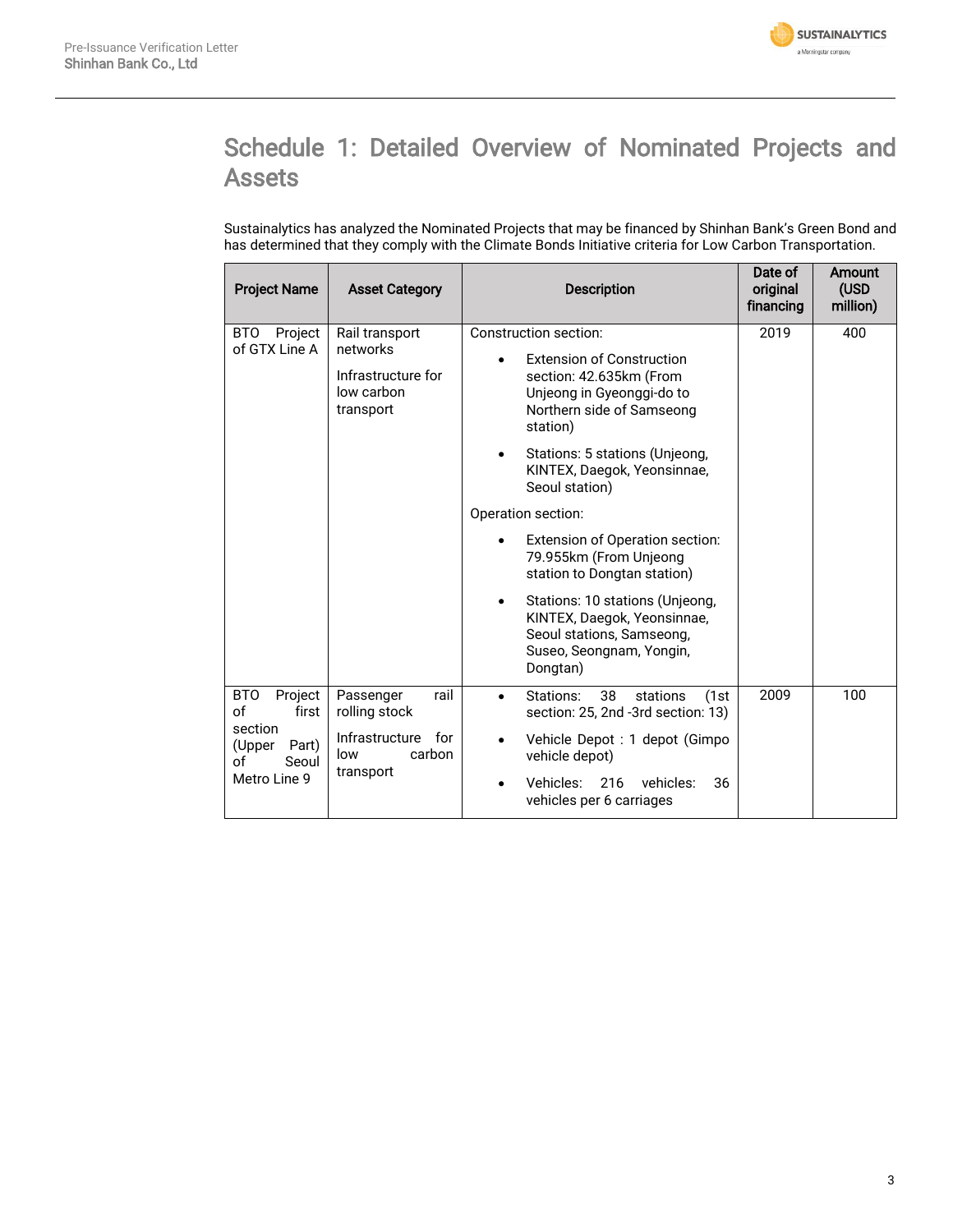

## Schedule 2A: Pre-Issuance General Requirements

Sustainalytics has conducted this verification using the following Pre-Issuance Requirements under Climate Bonds Standard Version 3.0:

|  | 1. Use of Proceeds                                                  | 1.1           |       | The Issuer shall document the Nominated Projects & Assets which are proposed<br>to be associated with the Bond and which have been assessed as likely to be<br>Eligible Projects & Assets. The Issuer shall establish a list of Nominated Projects<br>& Assets which can be kept up-to-date during the term of the Bond.          |
|--|---------------------------------------------------------------------|---------------|-------|-----------------------------------------------------------------------------------------------------------------------------------------------------------------------------------------------------------------------------------------------------------------------------------------------------------------------------------|
|  |                                                                     | 1.2           |       | The expected Net Proceeds of the Bond shall be no greater than the Issuer's total<br>investment exposure to the proposed Nominated Projects & Assets, or the<br>relevant proportion of the total Market Value of the proposed Nominated Projects<br>& Assets which are owned or funded by the Issuer.                             |
|  |                                                                     | 1.3           |       | Nominated Projects & Assets shall not be nominated to other Certified Climate<br>Bonds, Certified Climate Loans, Certified Climate Debt Instruments, green bonds,<br>green loans or other labelled instruments (such as social bonds or SDG bonds)<br>unless it is demonstrated by the Issuer that:                               |
|  |                                                                     |               | 1.3.1 | distinct portions of the Nominated Projects & Assets are being funded<br>by different Certified Climate Bonds, Certified Climate Loans, Certified<br>Climate Debt Instruments, green bonds, green loans or other labelled<br>instruments; or,                                                                                     |
|  |                                                                     |               | 1.3.2 | the existing Certified Climate Bond, Certified Climate Loan or Certified<br>Climate Debt Instrument is being refinanced via another Certified<br>Climate Bond, Certified Climate Loan or Certified Climate Debt<br>Instrument.                                                                                                    |
|  | 2.<br><b>Process</b><br>for<br>Evaluation<br>and<br>of<br>Selection | 2.1           |       | The Issuer shall establish, document and maintain a decision-making process<br>which it uses to determine the eligibility of the Nominated Projects & Assets. The<br>decision-making process shall include, without limitation:                                                                                                   |
|  | Projects & Assets                                                   |               | 2.1.1 | A statement on the climate-related objectives of the Bond;                                                                                                                                                                                                                                                                        |
|  |                                                                     |               | 2.1.2 | How the climate-related objectives of the Bond are positioned within the<br>context of the Issuer's overarching objectives, strategy, policy and/or<br>processes relating to environmental sustainability;                                                                                                                        |
|  |                                                                     |               | 2.1.3 | The Issuer's rationale for issuing the Bond;                                                                                                                                                                                                                                                                                      |
|  |                                                                     |               | 2.1.4 | A process to determine whether the Nominated Projects & Assets meet<br>the eligibility requirements specified in Part C of the Climate Bonds<br>Standard.                                                                                                                                                                         |
|  |                                                                     |               |       | Note to 2.1: A wide variety of climate-related objectives are possible. These can vary<br>from increasing the installed capacity of low carbon assets, such as solar power<br>facilities, to having a specific objective focused on the operations or indirect effects<br>of the projects & assets, such as emissions reductions. |
|  |                                                                     |               |       | The climate-related objectives of the Bond, as stated by the Issuer, have implications<br>for the reporting requirements under the Climate Bonds Standard. See Clauses 2.3,<br>5.2, 5.8, 6.1.1 and 8.4.                                                                                                                           |
|  |                                                                     | $2.2^{\circ}$ |       | The Issuer should include under Clause 2.1 further aspects of the decision-<br>making process, including:                                                                                                                                                                                                                         |
|  |                                                                     |               | 2.2.1 | related eligibility criteria, including, if applicable, exclusion criteria or any<br>other process, applied to identify and manage potentially material                                                                                                                                                                           |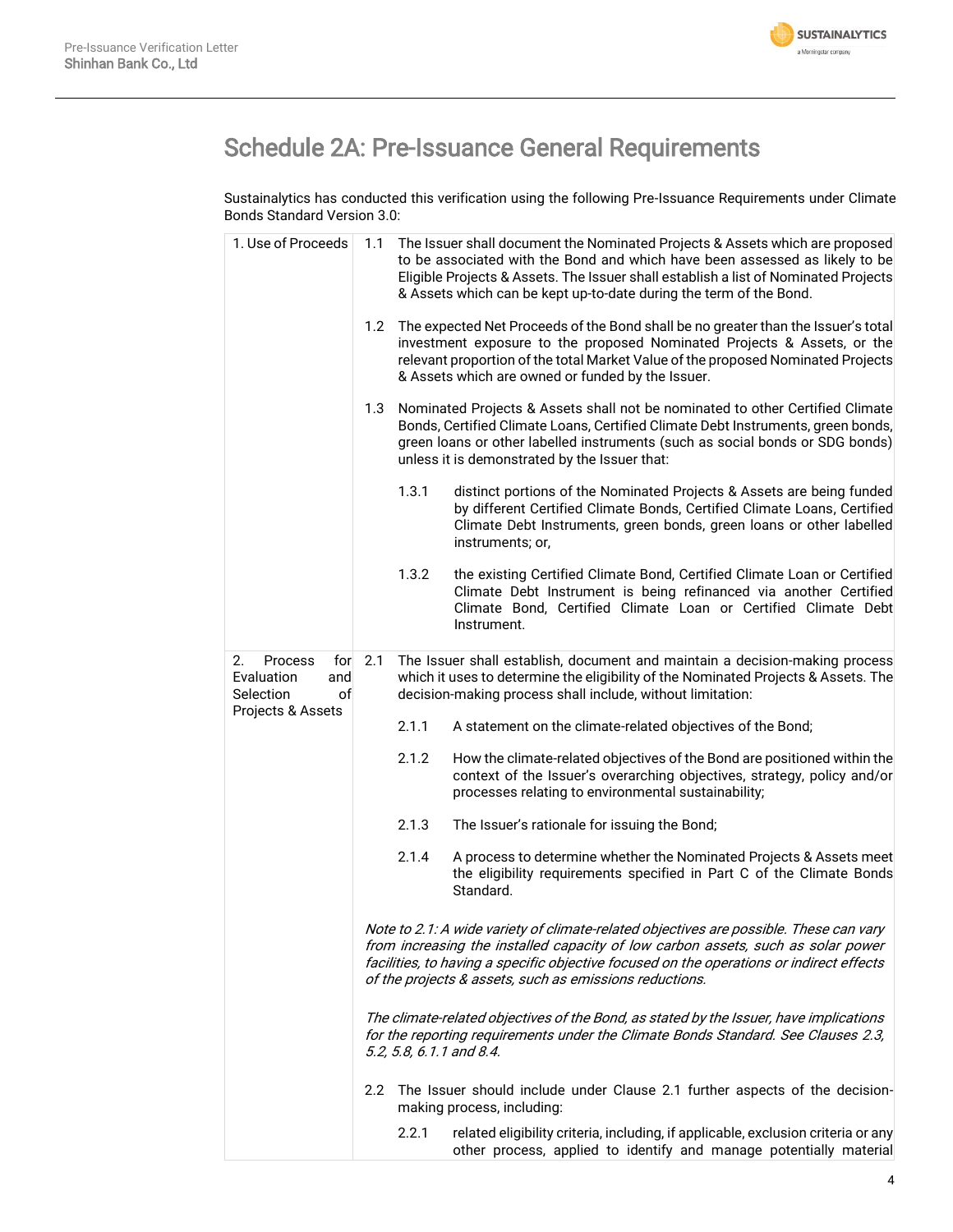

|                              |     |       | environmental, social or governance risks associated with the<br>Nominated Projects & Assets;                                                                                                                                                                                                                                                                                                                                                               |
|------------------------------|-----|-------|-------------------------------------------------------------------------------------------------------------------------------------------------------------------------------------------------------------------------------------------------------------------------------------------------------------------------------------------------------------------------------------------------------------------------------------------------------------|
|                              |     | 2.2.2 | any green standards or certifications referenced in the selection of<br>Nominated Projects & Assets.                                                                                                                                                                                                                                                                                                                                                        |
|                              | 2.3 |       | The Issuer shall assess that all proposed Nominated Projects & Assets to be<br>associated with the Bond meet the documented objectives as stated under<br>Clause 2.1.1 and are likely to conform to the relevant eligibility requirements<br>under Part C of the Climate Bonds Standard.                                                                                                                                                                    |
| 3. Management of<br>Proceeds | 3.1 |       | The systems, policies and processes to be used for management of the Net<br>Proceeds shall be documented by the Issuer and disclosed to the Verifier, and<br>shall include arrangements for the following activities:                                                                                                                                                                                                                                       |
|                              |     | 3.1.1 | Tracking of proceeds: The Net Proceeds of the Bond can be credited to<br>a sub-account, moved to a sub-portfolio, or otherwise tracked by the<br>Issuer in an appropriate manner and documented.                                                                                                                                                                                                                                                            |
|                              |     | 3.1.2 | Managing unallocated proceeds: The balance of unallocated Net<br>Proceeds can be managed as per the requirements in Clause 7.3.                                                                                                                                                                                                                                                                                                                             |
|                              |     | 3.1.3 | Earmarking funds to Nominated Projects & Assets: An earmarking<br>process can be used to manage and account for funding to the<br>Nominated Projects & Assets and enables estimation of the share of the<br>Net Proceeds being used for financing and refinancing.                                                                                                                                                                                          |
| 4. Reporting                 | 4.1 |       | The Issuer shall prepare a Green Bond Framework and make it publicly available<br>prior to Issuance or at the time of Issuance. The Green Bond Framework shall<br>include, without limitation:                                                                                                                                                                                                                                                              |
|                              |     | 4.1.1 | Confirmation that the Bonds issued under the Green Bond Framework<br>are aligned with the Climate Bonds Standard. This may include<br>statements of alignment with other applicable standards, such as the<br>EU Green Bond Standard, the ASEAN Green Bond Standard, Chinese<br>domestic regulations, Japanese Green Bond Guidelines, etc.;                                                                                                                 |
|                              |     | 4.1.2 | A summary of the expected use of proceeds, as defined under Clause<br>1.1, and the expected contribution of the relevant sectors or sub-sectors<br>to the rapid transition required to achieve the goals of the Paris Climate<br>Agreement;                                                                                                                                                                                                                 |
|                              |     | 4.1.3 | A description of the decision-making process, as defined under Clause<br>2.1, with particular reference to the requirements in Clause 2.1.2;                                                                                                                                                                                                                                                                                                                |
|                              |     | 4.1.4 | Information on the methodology and assumptions to be used for:<br>confirming, where required by relevant Sector Eligibility Criteria, the<br>characteristics or performance of Nominated Projects & Assets<br>required to conform to the relevant eligibility requirements under Part C<br>of the Climate Bonds Standard; and any other additional impact metrics<br>that the issuer will define.                                                           |
|                              |     | 4.1.5 | A summary of the approach to the management of unallocated Net<br>Proceeds in accordance with Clause 3.1;                                                                                                                                                                                                                                                                                                                                                   |
|                              |     | 4.1.6 | The intended approach to providing Update Reports to reaffirm<br>conformance with the Climate Bonds Standard while the Bond remains<br>outstanding;                                                                                                                                                                                                                                                                                                         |
|                              |     | 4.1.7 | The list of proposed Nominated Projects & Assets associated with the<br>Bond and the investment areas, as provided in Clause 9.1, into which the<br>Nominated Projects & Assets fall. Where there are limits on the amount<br>of detail that can be made available about specific Nominated Projects<br>& Assets, information shall be presented on the investment areas which<br>the Nominated Projects & Assets fall into, as provided in Clause 9.1, and |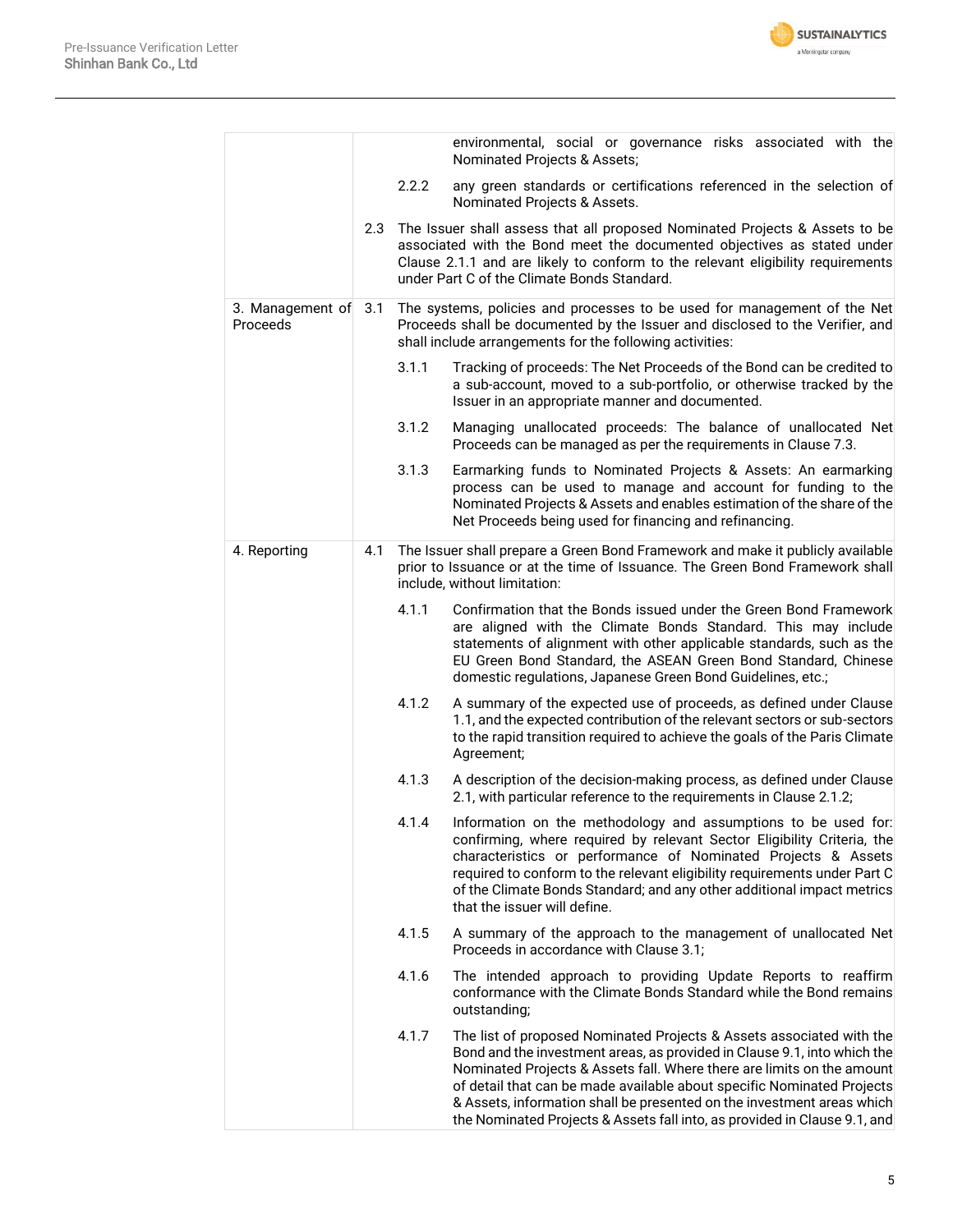

|              | the Issuer shall provide an explanation of why detail on Nominated<br>Projects & Assets is limited;                                                                                                                                                                                                                                                                                                                                                                                                                                       |
|--------------|-------------------------------------------------------------------------------------------------------------------------------------------------------------------------------------------------------------------------------------------------------------------------------------------------------------------------------------------------------------------------------------------------------------------------------------------------------------------------------------------------------------------------------------------|
| 4.1.8        | Where a proportion of the Net Proceeds are used for refinancing, an<br>estimate of the share of the Net Proceeds used for financing and<br>refinancing, and the relevant Nominated Projects & Assets or<br>investment areas which may be refinanced. This may also include the<br>expected look-back period for refinanced Nominated Projects & Assets.                                                                                                                                                                                   |
| information. | Note: Issuers are encouraged to disclose as much information as possible with<br>respect to Nominated Projects & Assets. However, in many cases it is not possible for<br>the Issuer to disclose detailed information about specific projects & assets prior to the<br>issuance of the Bond. This limitation may be due to confidentiality arrangements with<br>owners of projects & assets, the dynamic nature of the project portfolio, competitive<br>considerations, or other legal provisions which limit the disclosure of detailed |
| 4.2          | The Issuer shall include in the Disclosure Documentation:                                                                                                                                                                                                                                                                                                                                                                                                                                                                                 |
| 4.2.1        | The investment areas, as provided in Clause 9.1, into which the<br>Nominated Projects & Assets fall;                                                                                                                                                                                                                                                                                                                                                                                                                                      |
| 4.2.2        | The intended types of temporary investment instruments for the<br>management of unallocated Net Proceeds in accordance with Clause<br>7.3;                                                                                                                                                                                                                                                                                                                                                                                                |
| 4.2.3        | The Verifier engaged by the Issuer for the mandatory verification<br>engagements;                                                                                                                                                                                                                                                                                                                                                                                                                                                         |
| 4.2.4        | The intended approach to providing Update Reports to reaffirm<br>conformance with the Climate Bonds Standard while the Bond remains<br>outstanding, including the location of the published documents;                                                                                                                                                                                                                                                                                                                                    |
| 4.2.5        | The Climate Bonds Initiative Disclaimer provided in the Certification<br>Agreement.                                                                                                                                                                                                                                                                                                                                                                                                                                                       |
|              | Note to 4.2.4: Issuers are encouraged to provide their Update Reports through existing<br>reporting channels for the bond markets, such as the Electronic Municipal Market<br>Access (EMMA) website for the US Municipality sector.                                                                                                                                                                                                                                                                                                       |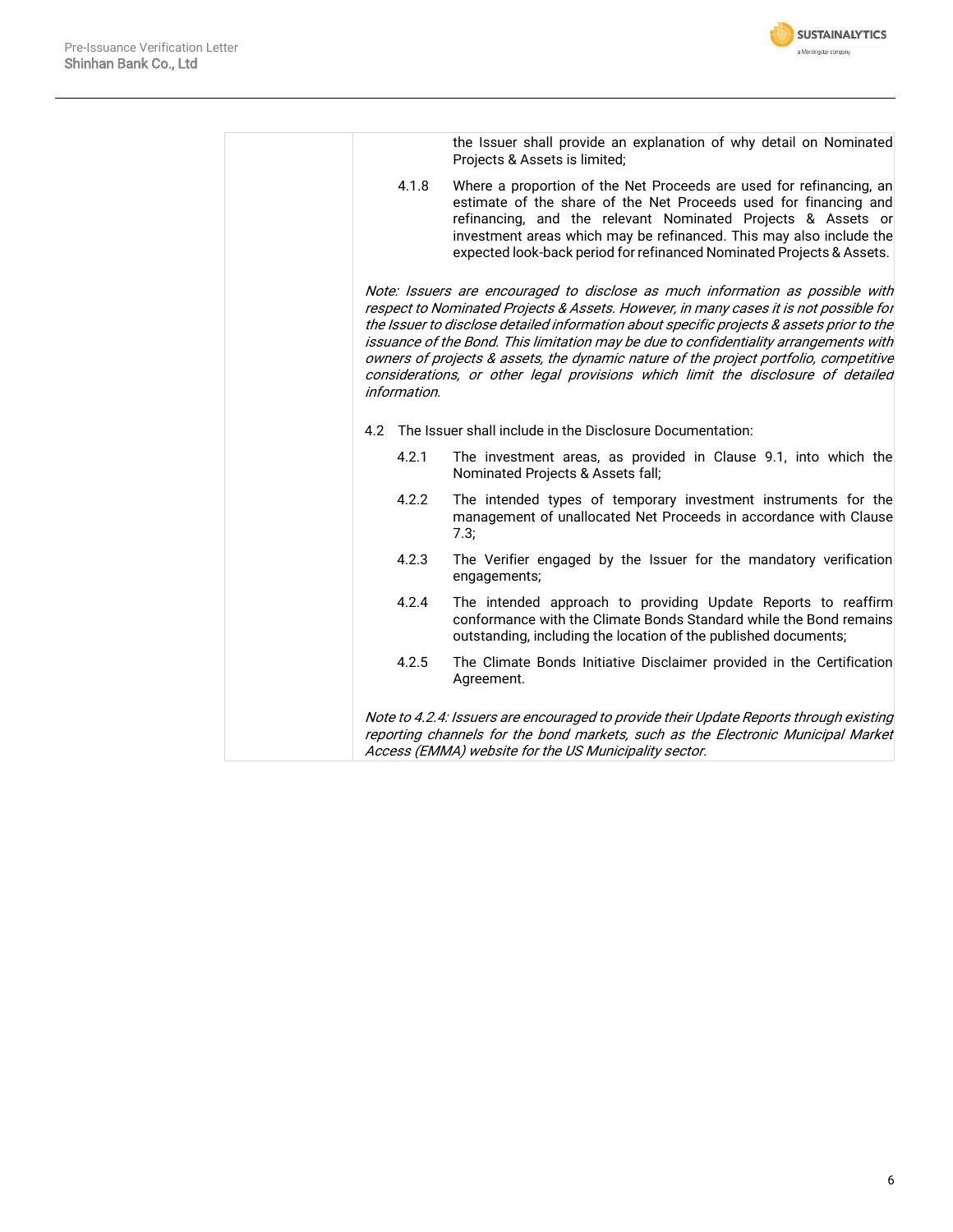

# Schedule 2B: Conformance to the Pre-Issuance Requirements

Details of Shinhan Bank's internal processes and controls as per the Pre-Issuance Requirements are provided below:

| Procedure<br><b>Performed</b>                                                            | <b>Factual Findings</b>                                                                                                                                                                                                                                                                                                                                                                                                                                                                                                                                                                                                                               | Error<br>or<br><b>Exceptions</b><br><b>Identified</b> |
|------------------------------------------------------------------------------------------|-------------------------------------------------------------------------------------------------------------------------------------------------------------------------------------------------------------------------------------------------------------------------------------------------------------------------------------------------------------------------------------------------------------------------------------------------------------------------------------------------------------------------------------------------------------------------------------------------------------------------------------------------------|-------------------------------------------------------|
| 1. Use of Proceeds                                                                       | 1.1<br>Shinhan Bank has developed a list of proposed Nominated<br>Projects & Assets which comply with the Low Carbon<br>Transportation sector criteria of the Climate Bonds Standard.<br>Shinhan Bank intends to keep the nominated projects<br>updated with all the financed projects that fall within the<br>scope of Shinhan Bank's green bond program and<br>Framework. The proposed Nominated Projects and Assets<br>include the construction and operation of zero direct<br>emissions urban rail transit lines, the construction of<br>dedicated infrastructure and the purchase of zero direct<br>emissions urban rail transit rolling stock: | None                                                  |
|                                                                                          | • BTO Project of GTX Line A<br>BTO Project of 1st section (Upper Part) of Seoul Metro<br>Line 9                                                                                                                                                                                                                                                                                                                                                                                                                                                                                                                                                       |                                                       |
|                                                                                          | 1.2<br>Shinhan Bank's management confirms that the net proceeds<br>of the future bond will not be greater than the total<br>investment exposure to the proposed Nominated Projects &<br>Assets.                                                                                                                                                                                                                                                                                                                                                                                                                                                       |                                                       |
|                                                                                          | 1.3<br>Shinhan Bank's management confirms that the Nominated<br>Projects & Assets will not be nominated to other Certified<br>Climate Bonds, Certified Climate Loans, Certified Climate<br>Debt Instrument, green bonds, green loans or other labelled<br>instruments unless it is demonstrated by Shinhan Bank that<br>distinct portions of the Nominated Projects & Assets are<br>being funded by different instruments or that the existing<br>instrument is being refinanced via another labelled<br>instrument.                                                                                                                                  |                                                       |
| <b>Process</b><br>2.<br>for<br>Evaluation<br>and<br>Selection<br>οf<br>Projects & Assets | 2.1.1. The Shinhan Bank's Sustainable Development Goal (SDG)<br>Bond Framework states that the intention of the green bonds<br>are to support the development of low carbon transport and<br>further the objectives of the United Nation Sustainable<br>Development Goals and the Paris Agreement.                                                                                                                                                                                                                                                                                                                                                    | None                                                  |
|                                                                                          | 2.1.2. Shinhan Bank's environmental objectives are summarized in<br>the Shinhan Bank Sustainable Development Goal Bond<br>Framework.                                                                                                                                                                                                                                                                                                                                                                                                                                                                                                                  |                                                       |
|                                                                                          | 2.1.3. Shinhan Bank's rationale for issuing a green bond is to<br>support green finance investing in clean transportation as<br>the Bank recognizes its role as a financial institution in<br>driving capital to more sustainable investments.                                                                                                                                                                                                                                                                                                                                                                                                        |                                                       |
|                                                                                          | 2.1.4. The Shinhan Bank Sustainable Development Goal Bond<br>Framework includes a process for project evaluation and<br>selection. Shinhan Bank has established a Sustainable<br>Development Goals Bond Working Group (SBWG) which is<br>of senior<br>representatives<br>comprised<br>from<br>various<br>departments. Different business units will be responsible for                                                                                                                                                                                                                                                                                |                                                       |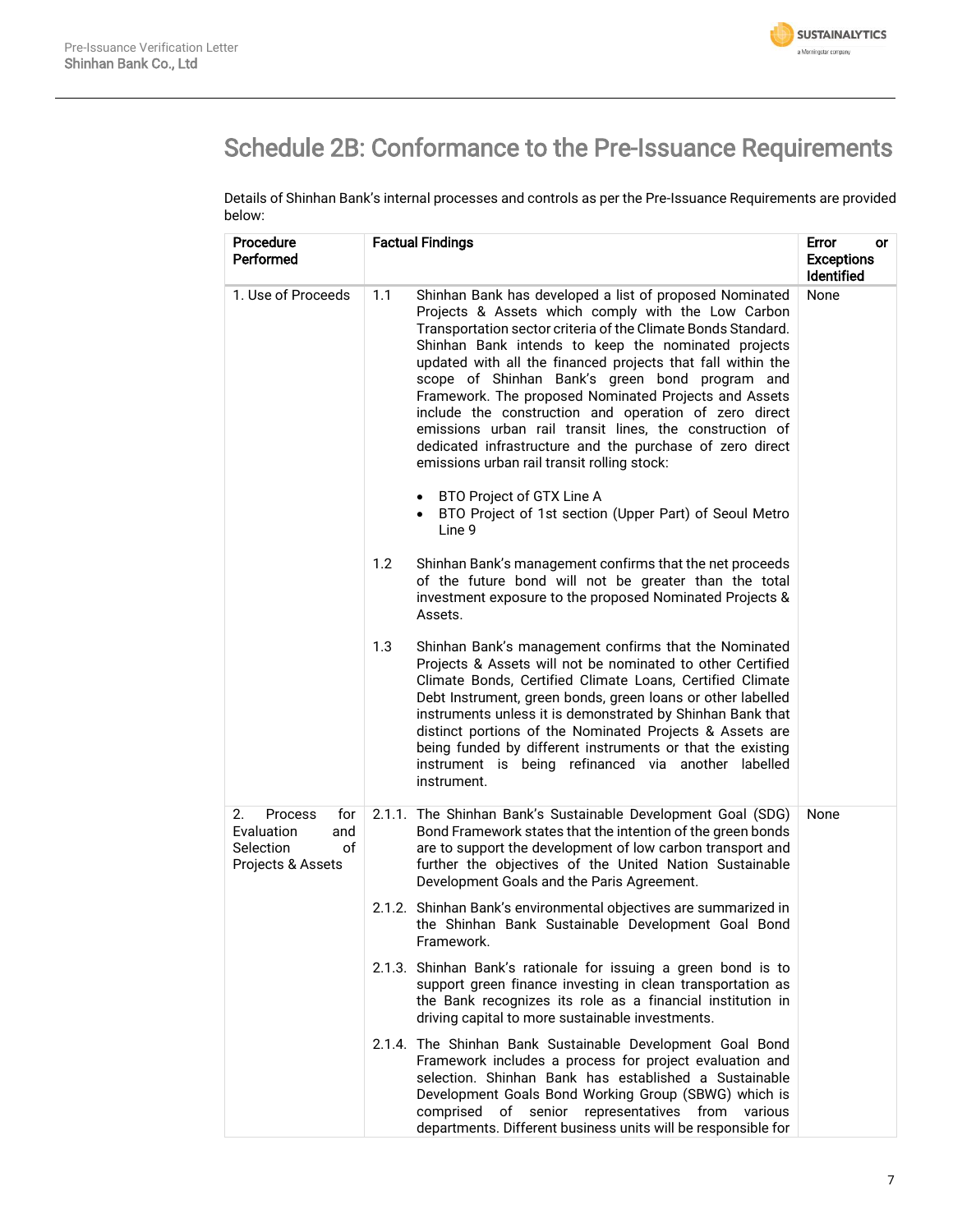

|                                       |       | evaluating and selecting eligible projects and submitting to<br>SBWG for approval.                                                                                                                                                                                                                                                                                                                                                                                                                        |      |
|---------------------------------------|-------|-----------------------------------------------------------------------------------------------------------------------------------------------------------------------------------------------------------------------------------------------------------------------------------------------------------------------------------------------------------------------------------------------------------------------------------------------------------------------------------------------------------|------|
|                                       |       | 2.2.1. Shinhan Bank has sufficient measures in place to manage<br>and mitigate environmental and social risks that are<br>commonly associated with the eligible category.                                                                                                                                                                                                                                                                                                                                 |      |
|                                       |       | 2.2.2. Shinhan Bank SDG Bond Framework adheres to the ICMA<br>Green Loan Principles 2021.                                                                                                                                                                                                                                                                                                                                                                                                                 |      |
|                                       |       | 2.2.3. Shinhan Bank's SBWG will verify that all proposed Nominated<br>Projects and Assets conform to the Climate Bond taxonomy<br>and Low Carbon Transportation sector criteria.                                                                                                                                                                                                                                                                                                                          |      |
| 3. Management of<br>Proceeds          | 3.1.1 | The Shinhan Bank SDG Bond Framework outlines a process<br>by which proceeds will be tracked.                                                                                                                                                                                                                                                                                                                                                                                                              | None |
|                                       |       | 3.1.2 Issuer will manage unallocated net proceeds in accordance<br>with Shinhan Bank's liquidity management policy in cash or<br>cash equivalent.                                                                                                                                                                                                                                                                                                                                                         |      |
|                                       |       | 3.1.3 The Shinhan Bank SDG Bond Framework details the process<br>Shinhan Bank will use to allocate and manage green bond<br>proceeds. Shinhan Bank intends to use all of the net<br>proceeds for refinancing.                                                                                                                                                                                                                                                                                             |      |
| Reporting Prior to<br><b>Issuance</b> |       | 4.1.1. Bonds issued under the Shinhan Bank SDG Bond Framework<br>are intended to align with the Climate Bonds Standard.                                                                                                                                                                                                                                                                                                                                                                                   | None |
|                                       |       | 4.1.2. The Shinhan Bank SDG Bond Framework indicates that green<br>bond proceeds will be used, as defined under Clause 1.1, and<br>the expected contribution of the relevant sectors or sub-<br>sectors to the rapid transition required to achieve the goals<br>of the Paris Climate Agreement.                                                                                                                                                                                                          |      |
|                                       |       | 4.1.3. The Shinhan Bank SDG bond framework provides detail on<br>its decision-making process, which is overseen by the<br>SBWG.                                                                                                                                                                                                                                                                                                                                                                           |      |
|                                       |       | 4.1.4. Shinhan Bank's Nominated Projects & Assets will conform<br>with the Low Carbon Transportation sector criteria. Shinhan<br>Bank may report on the following impact metrics: number<br>and type of clean transportation assets acquired and annual<br>GHG emissions reduced or avoided in tonnes of $CO2$<br>equivalent.                                                                                                                                                                             |      |
|                                       |       | 4.1.5. Shinhan Bank will manage unallocated net proceeds in<br>accordance with Clause 3.1                                                                                                                                                                                                                                                                                                                                                                                                                 |      |
|                                       |       | 4.1.6. Shinhan Bank will report on the allocation of proceeds on its<br>website on an annual basis until full allocation.                                                                                                                                                                                                                                                                                                                                                                                 |      |
|                                       |       | 4.1.7. Shinhan Bank's Nominated Projects & Assets fall under Low<br>Carbon Transportation sector criteria. Shinhan Bank will<br>report on the investment areas which the Nominated<br>Projects & Assets fall into by providing investors with both<br>allocation and impact reporting annually. This will include<br>details on the amount of net proceeds allocated to eligible<br>projects, a selection of brief investment or financing<br>descriptions and the share of financing versus refinancing. |      |
|                                       |       | 4.1.8. Shinhan Bank has disclosed to Sustainalytics that 100% of<br>proceeds will be used for refinancing activities. Shinhan Bank<br>has not defined an estimated look-back period.                                                                                                                                                                                                                                                                                                                      |      |
|                                       |       | 4.2.1. Shinhan Bank's Nominated Projects & Assets will conform<br>with the Low Carbon Transportation sector criteria.                                                                                                                                                                                                                                                                                                                                                                                     |      |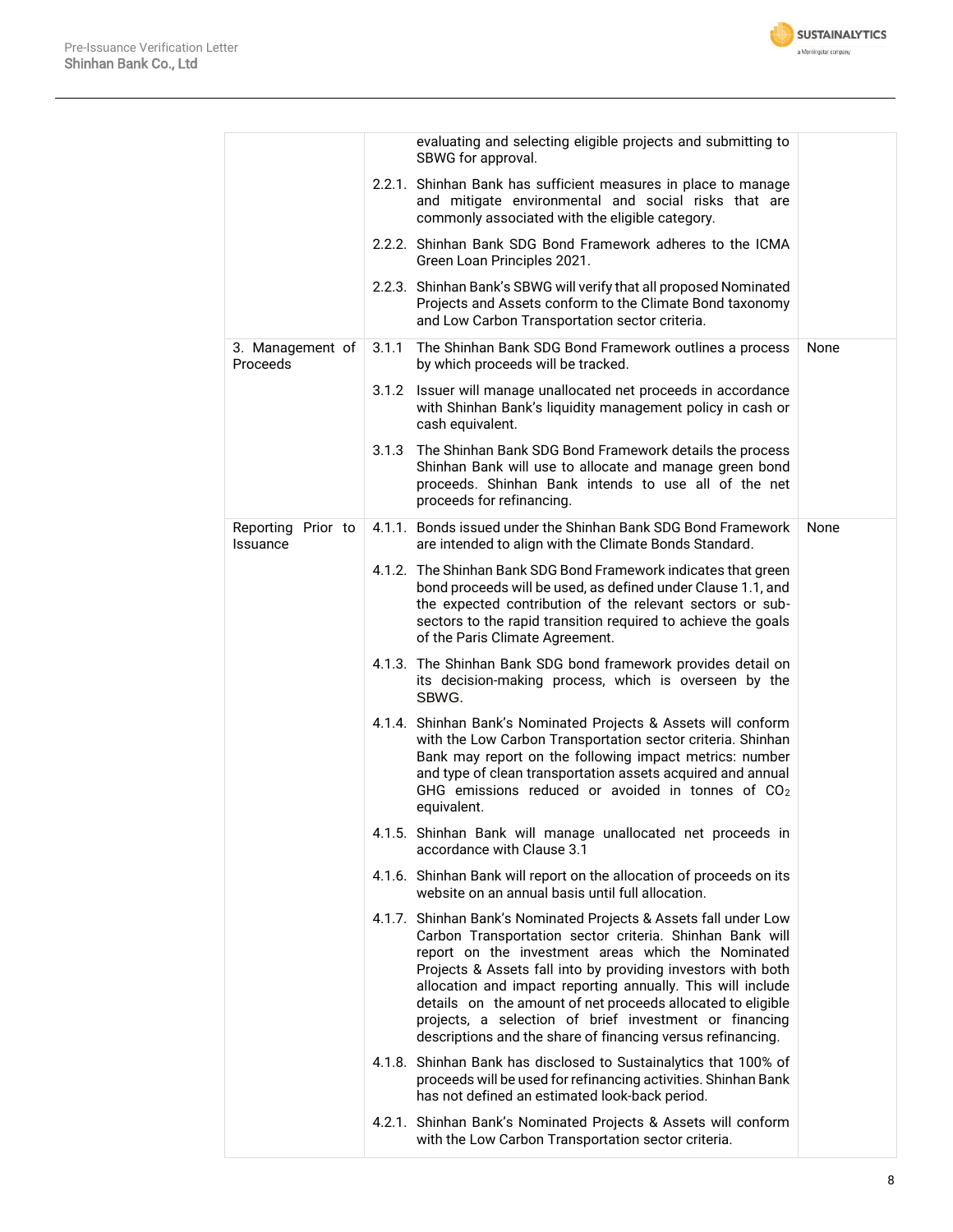

|  | 4.2.2. The intended types of temporary investment instruments for<br>the management of unallocated Net Proceeds are in<br>accordance with Clause 7.3 of the Climate Bonds Standard.                                                                                                 |  |
|--|-------------------------------------------------------------------------------------------------------------------------------------------------------------------------------------------------------------------------------------------------------------------------------------|--|
|  | 4.2.3. Shinhan Bank has confirmed that an approved third-party<br>verifier will conduct periodic assurance within a year to<br>reaffirm conformance of the bond with the Low Carbon<br>Transportation criteria of the Climate Bonds Standard.                                       |  |
|  | 4.2.4. Shinhan Bank will report how the bond proceeds are<br>allocated and share information on projects financed by the<br>bond, which will be made available on its website. The report<br>will include information on the allocation of proceeds and<br>relevant impact metrics. |  |
|  | 4.2.5. Sustainalytics notes that under the terms of its certification,<br>Shinhan Bank must include the CBI Disclaimer provided in<br>the Certification Agreement in disclosure documentation.                                                                                      |  |
|  |                                                                                                                                                                                                                                                                                     |  |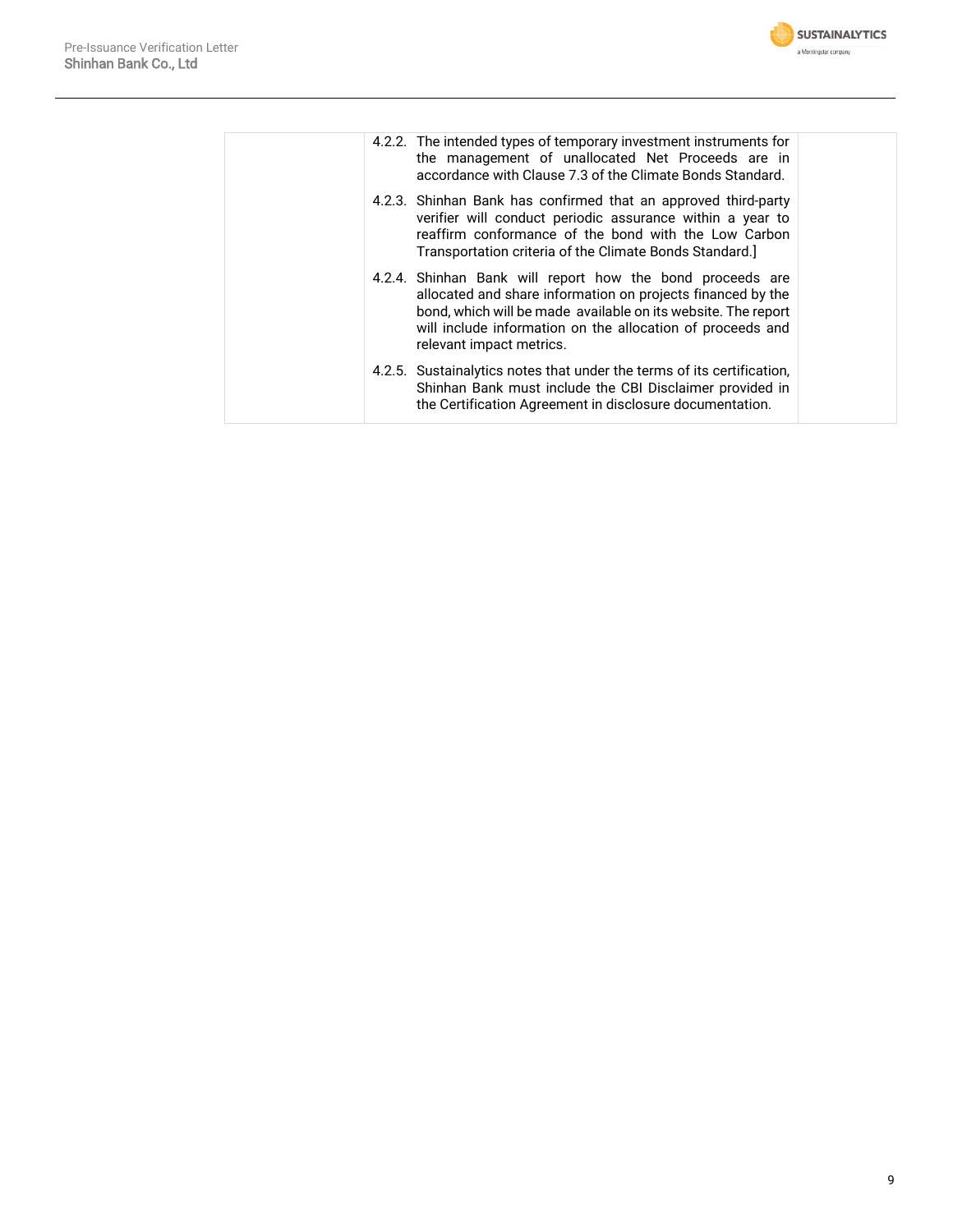

### Disclaimer

#### Copyright ©2022 Sustainalytics. All rights reserved.

The information, methodologies and opinions contained or reflected herein are proprietary of Sustainalytics and/or its third party suppliers (Third Party Data), and may be made available to third parties only in the form and format disclosed by Sustainalytics, or provided that appropriate citation and acknowledgement is ensured. They are provided for informational purposes only and (1) do not constitute an endorsement of any product or project; (2) do not constitute investment advice, financial advice or a prospectus; (3) cannot be interpreted as an offer or indication to buy or sell securities, to select a project or make any kind of business transactions; (4) do not represent an assessment of the issuer's economic performance, financial obligations nor of its creditworthiness; and/or (5) have not and cannot be incorporated into any offering disclosure.

These are based on information made available by the issuer and therefore are not warranted as to their merchantability, completeness, accuracy, up-to-dateness or fitness for a particular purpose. The information and data are provided "as is" and reflect Sustainalytics` opinion at the date of their elaboration and publication. Sustainalytics accepts no liability for damage arising from the use of the information, data or opinions contained herein, in any manner whatsoever, except where explicitly required by law. Any reference to third party names or Third Party Data is for appropriate acknowledgement of their ownership and does not constitute a sponsorship or endorsement by such owner. A list of our third-party data providers and their<br>respective terms of use is available on our website. For more information. respective terms of use is available on our website. For more information, visit [http://www.sustainalytics.com/legal-disclaimers.](http://www.sustainalytics.com/legal-disclaimers)

The issuer is fully responsible for certifying and ensuring the compliance with its commitments, for their implementation and monitoring.

In case of discrepancies between the English language and translated versions, the English language version shall prevail.